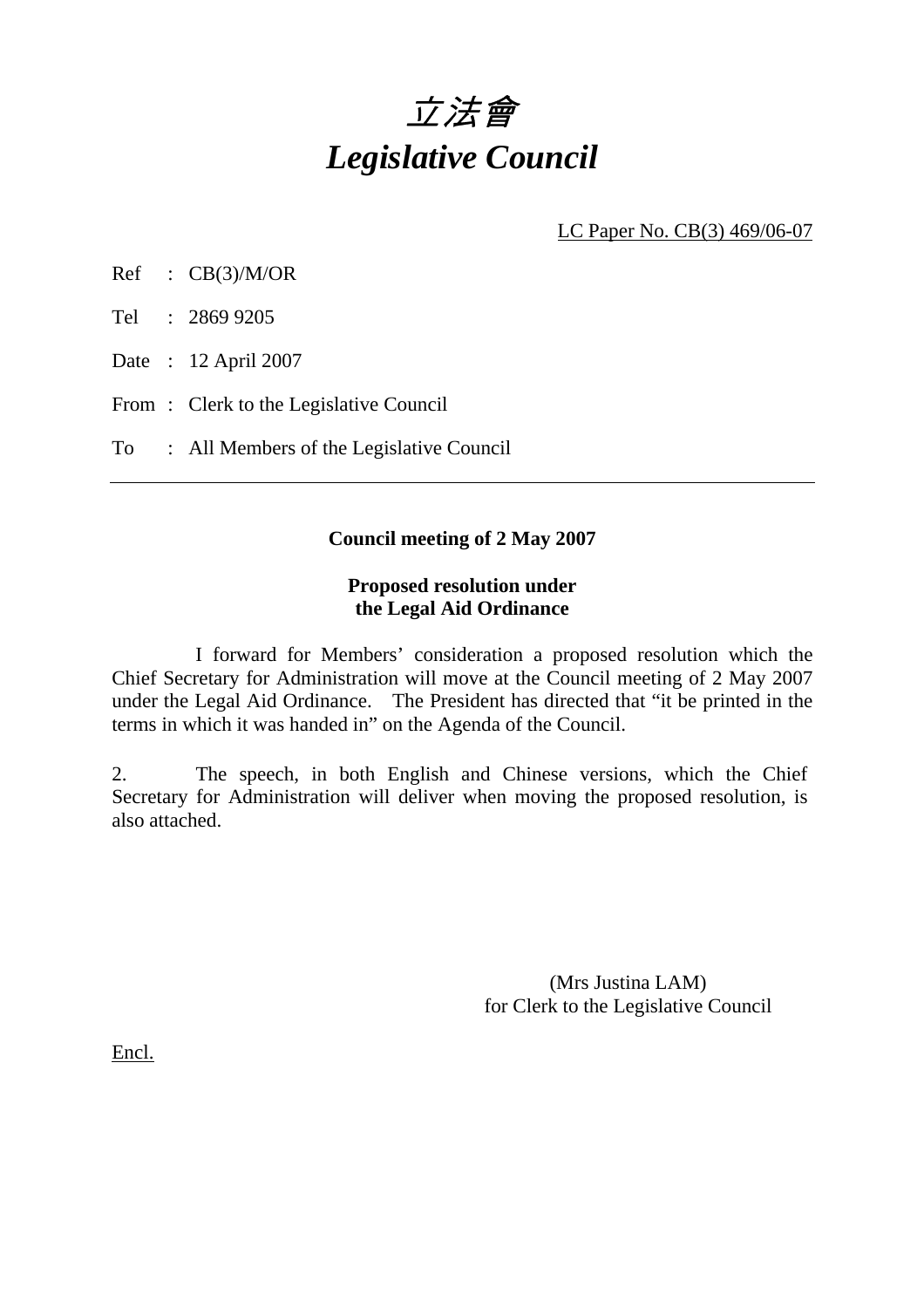#### LEGAL AID ORDINANCE

#### **RESOLUTION**

(Under section 7(*a*) of the Legal Aid Ordinance (Cap. 91))

RESOLVED –

(*a*) that the Legal Aid Ordinance (Cap. 91) be amended –

- (i) in section 5(1), by repealing " $$158,300$ " and substituting "\$162,300";
- (ii) in section  $5A(b)$ 
	- (A) by repealing "\$158,300" and substituting "\$162,300";
	- (B) by repealing "\$439,800" and substituting "\$450,800"; and
- (*b*) that this Resolution shall come into operation on a day to be appointed by the Director of Administration by notice published in the Gazette.